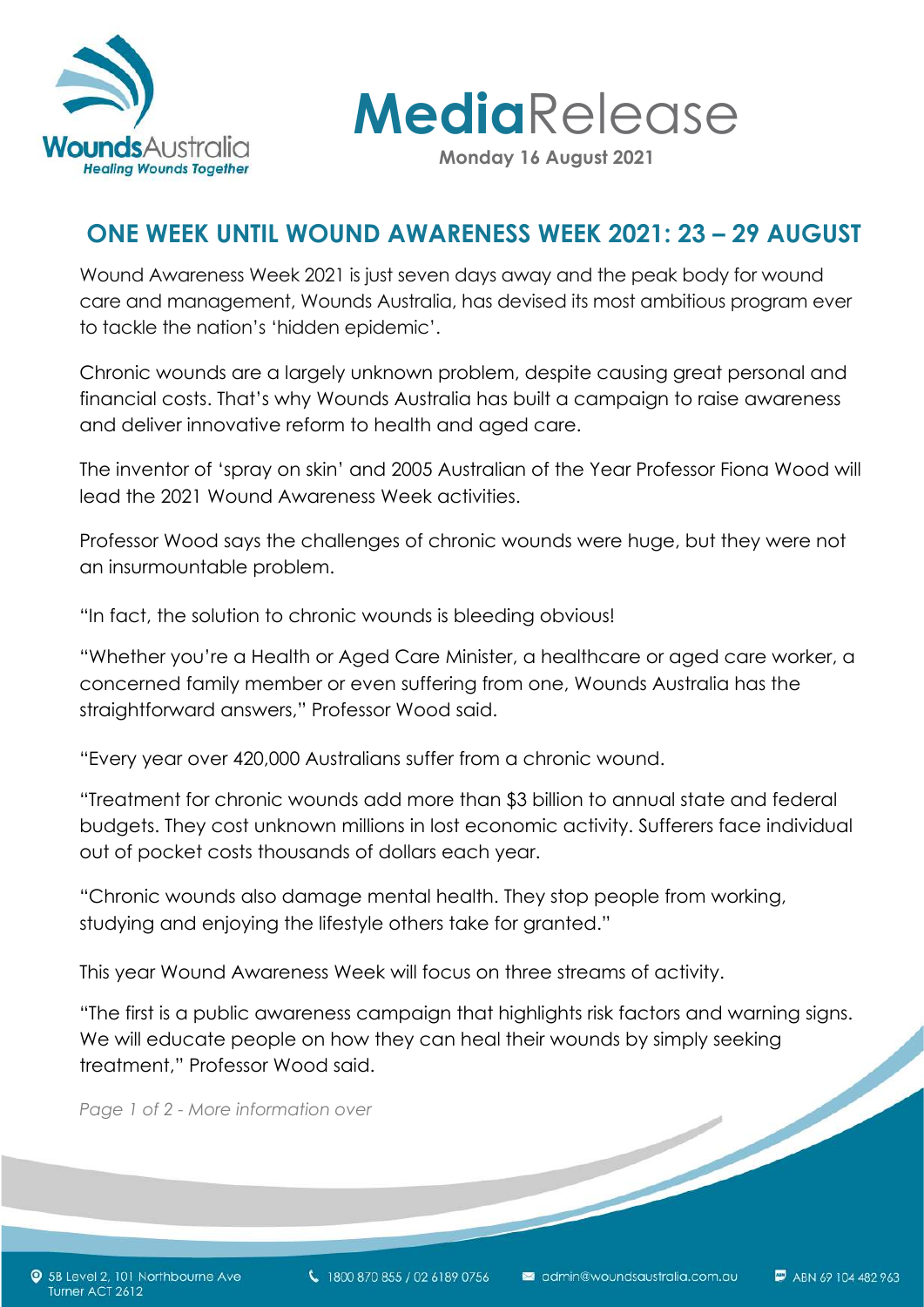

"The second is engaging with healthcare and aged care workers to improve their skills and enhance the treatment their patients receive.

"The third is persistent lobbying of governments to implement straightforward reforms proposed by wound care experts that will slash costs and patient numbers."

Wounds Australia will launch its 11-Point Plan in Wound Awareness Week. The plan delivers a blueprint for enhancing health and aged care through the cooperation of government and the healthcare professionals represented by Wounds Australia.

"Wound Awareness Week has always been important, but it takes on a new dimension this year as Wounds Australia showcases its solutions to problems unearthed by the Aged Care Royal Commission and the shortcomings of national coordination exposed by the coronavirus pandemic.

"I look forward to my role as Wound Australia's Ambassador during the week and working with government, patients and clinicians to solving Australia's chronic wounds crisis," Professor Wood said.

#### **ENDS**

**Contact:** Kel Watt (Watt Advocacy & Communications) 0411 707 489 Kel@WattAdvocacy.com

#### **DETAILS OF INTERVIEW OPPORTUNITIES OVER PAGE**

Details on Wound Awareness Week is available at: woundaware.com.au

Information on Wounds Australia is available at: woundsaustralia.com.au

The Wounds Australia 11-Point Plan will be available online from its launch date of 23 August 2021.

ABN 69 104 482 963